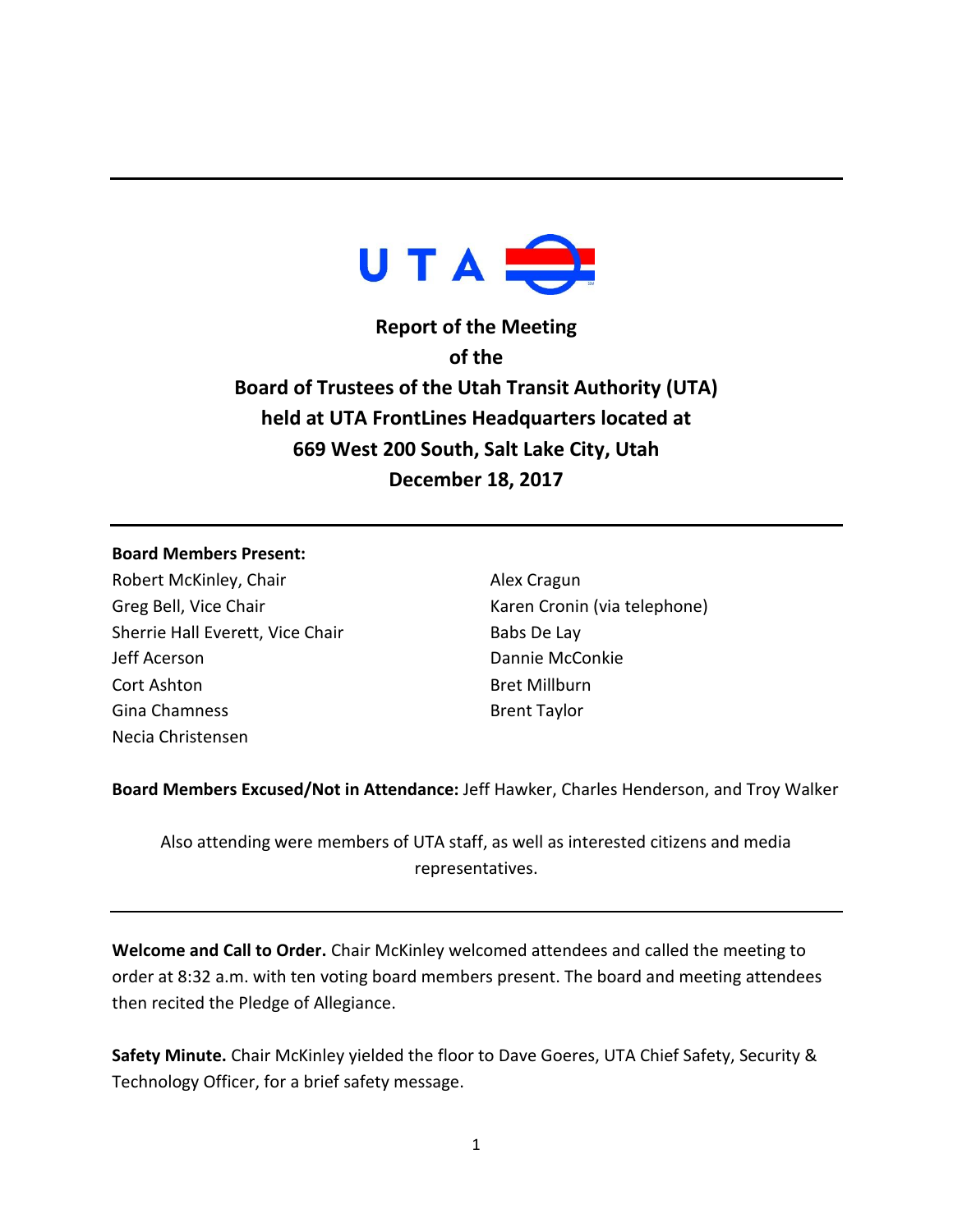**Item(s) for Consent.** Consent items consisted of the following:

- Approval of November 15, 2017 Board Meeting Report
- September and October Financial Reports and Dashboards

A motion to approve the consent agenda items was made by Trustee De Lay and seconded by Trustee Millburn. The motion carried by unanimous consent.

**President/CEO Report.** Jerry Benson, UTA President/CEO, delivered his monthly report to the board, covering such topics as:

- Service in Utah County, including new pass programs with Utah Valley University and Brigham Young University
- UTA's role in providing transportation for President Donald Trump's visit to the state
- The agency's partnership with the Utah Department of Transportation in a cutting edge signal system technology pilot program
- UTA's participation in Governor Gary Herbert's declaration of November as Alternative Fuels Month

**General Public Comment Period.** No public comment was given.

# **Committee Updates**

Trustee Acerson joined the meeting at 8:47 a.m.

# **Finance & Operations Committee Update.**

**R2017-12-01: Adoption of Final 2018 Budget.** Mr. Benson provided a 2018 final budget overview, which outlined adjustments which were made to the budget based on feedback from the public. (To view the presentation, visit [https://www.utah.gov/pmn/files/356115.pdf.](https://www.utah.gov/pmn/files/356115.pdf))

**Public Comment.** No public comment was given.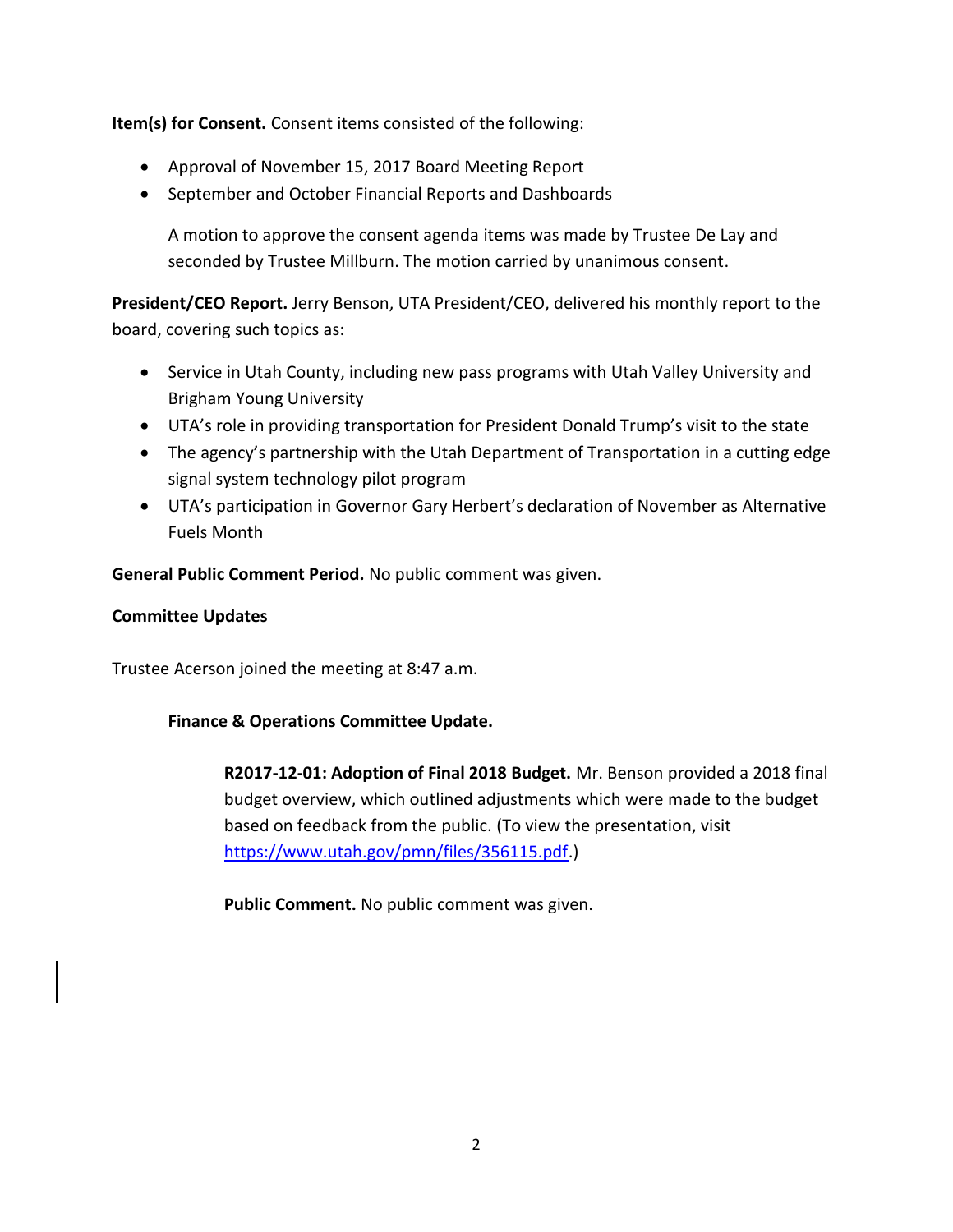**Board Action.** Discussion ensued on topics including the overall nature of the budget, new bonding, passenger revenue trends, the budgeting process, changes in the 2018 budget from its tentative to final state, ridership projections, and service planning. A motion to approve resolution R2017-12-01 was made by Trustee De Lay and seconded by Trustee Cragun. The motion carried by majority consent with ten aye votes, one nay vote by Trustee Taylor, and no abstentions.

**R2017-12-02: Bond Parameters.** Robert Biles, UTA Vice President of Finance, spoke about the purpose for the bond refunding and outlined the refunding plan and parameters for the transaction. The resolution authorizes the issuance of bonds for refunding 2007 and 2012 bonds (\$130 million) and the 2018 capital plan (\$88.5 million). The note will be for a three-year term. If rates are favorable, a bond sale is anticipated in mid-February of 2018. It is anticipated the transaction will yield an overall savings of \$8 million or more. Mr. Biles indicated savings from the bond refunding will be applied to the early debt retirement fund.

**Public Comment.** No public comment was given.

**Board Action.** Discussion ensued. A questions on possible effects on UTA's bond rating was posed by the board and answered by staff. A motion to approve resolution R2017-12-02 was made by Vice Chair Everett and seconded by Trustee McConkie. The motion carried by majority consent with ten aye votes, one nay vote by Trustee Taylor, and no abstentions.

**Service & Customer Relations Committee Update.** Trustee Everett indicated that UTA is forming a Citizen Advisory Board (CAB). The role of the CAB is to provide consumer advice to UTA management. Trustees Acerson and Christensen participated on selection committee.

Trustee Christensen joined the meeting at 9:35 a.m.

**R2017-12-03: Accepting Citizen Advisory Board Nominations.** Trustees Acerson and Christensen shared that the selections were made to ensure broad representation across UTA's ridership base. Nominees to the CAB include: Brett McKeachnie, Marina Agloro, Beau Pitcher, LeRoy Padilla, Chana Cummings, Fati Faatau, Iain Hueton, Shauna Brock, Casey Cameron, and Aynoa Rincon.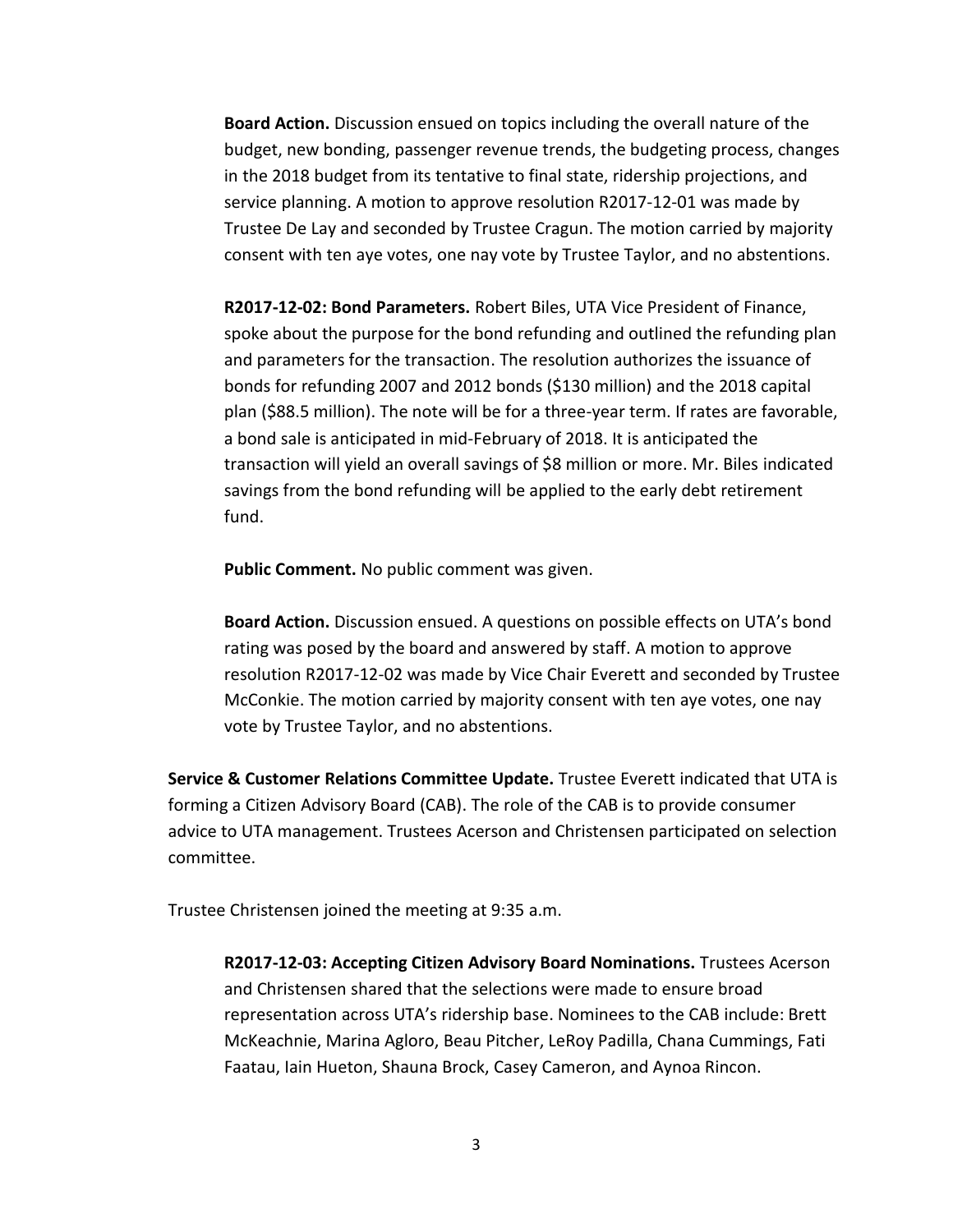Members of the CAB present at the meeting were asked to introduce themselves and included Chana Cummings, Fati Faatau, Shauna Brock, and Leroy Padilla.

**Public Comment.** No public comment was given.

**Board Action.** A motion to approve resolution R2017-12-03 was made by Trustee Cragun and seconded by Trustee Christensen. The motion carried by unanimous consent.

**Closed Session.** Chair McKinley indicated there were matters to be discussed in closed session relative to personnel and pending or reasonably imminent litigation. A motion to move into closed session was made by Trustee Ashton and seconded by Trustee Acerson. The motion carried by unanimous consent and the board moved into closed session at 9:42 a.m.

**Open Session.** A motion to return to open session was made by Trustee Millburn and seconded by Trustee De Lay. The motion carried by unanimous consent and the board returned to open session at 10:26 a.m.

**Action Taken Regarding Matters Discussed in Closed Session.** No action was taken regarding matters discussed in closed session.

# **2018 Board Meeting Schedule.**

**R2017-12-04: 2018 Board Meeting Schedule.** The proposed board meeting schedule for 2018 was projected. Dates for board meetings in 2018 are January 24, March 28, May 23, June 27, August 22, September 27, October 25, November 14, and December 12.

**Public Comment.** No public comment was given.

**Board Action.** A motion to approve resolution R2017-12-04 was made by Trustee Millburn and seconded by Trustee Christensen. The motion carried by unanimous consent.

# **Other Business.**

**Next Board Meeting.** Chair McKinley stated the next board meeting would take place on January 24, 2018, at 1:30 p.m.